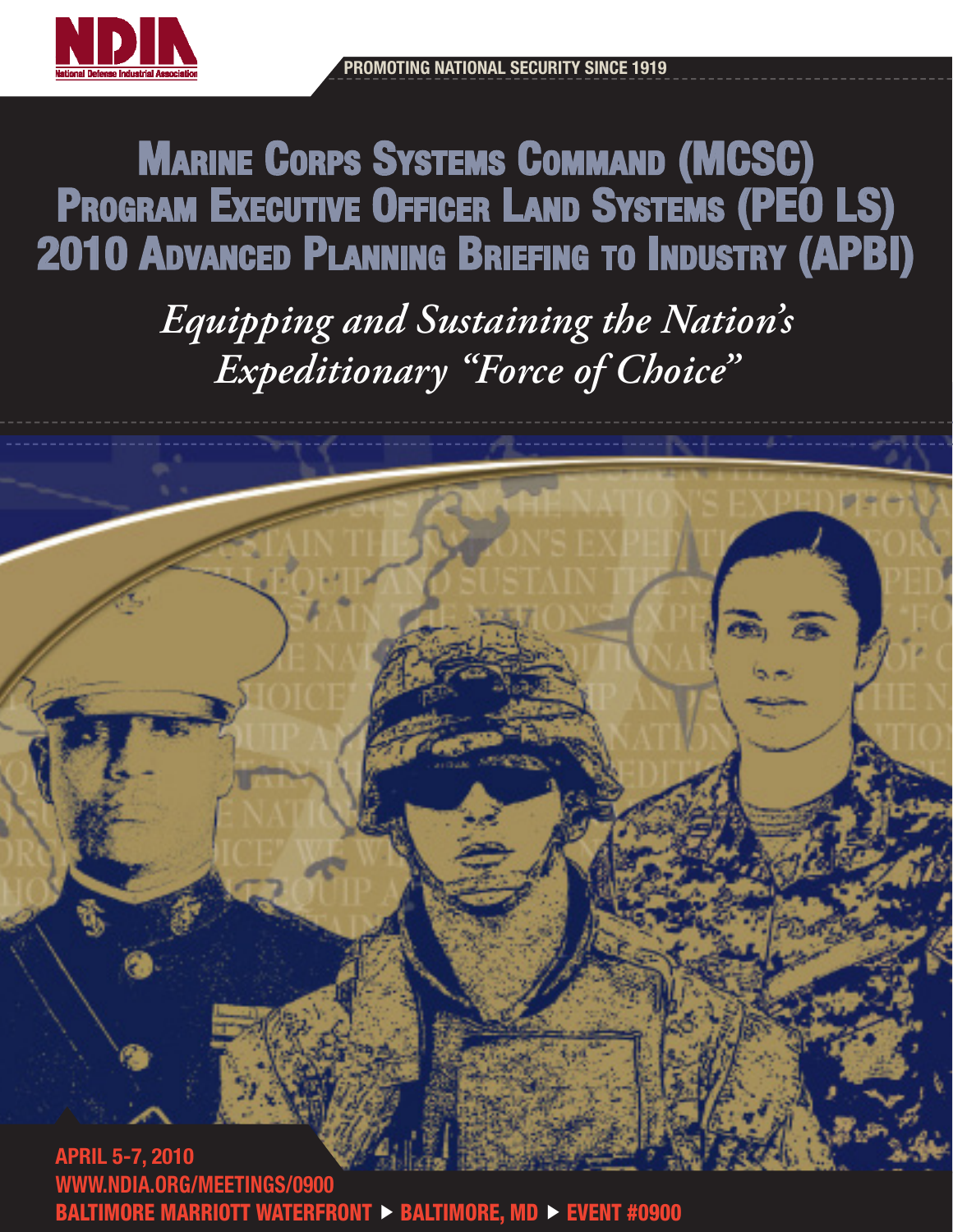# Marine Corps Systems Command (MCSC) Program Executive Officer Land Systems (PEO LS) 2010 Advanced Planning Briefing to Industry (APBI)

# *Equipping and Sustaining the Nation's Expeditionary "Force of Choice"*

We are a Nation at war. The Ground War on Terror has placed unprecedented demands on America's ground fighting forces. Future operational environments will require Marines to apply speed and versatility in uncertain, chaotic, and austere environments.

At the same time, power costs and dependency on fossil fuels pose an increasing threat to our national security. We are reminded daily that innovative solutions are needed that will lighten the load, achieve greater energy efficiency, and reduce our footprint in the area of operations.

The United States Marine Corps is our Nation's expeditionary "Force of Choice." As the Commandant's agents for acquisition and sustainment of systems and equipment used by operating forces to accomplish the warfighting mission, MCSC and PEO LS are charged with the responsibility of providing new or enhanced capabilities to meet warfighter requirements and for resetting the force. This is our challenge.

What we need from Industry:

- $\triangleright$  Science and Technology
- ▶ Energy Focus "Green Thinking"
- $\triangleright$  Posture the Marine Corps for the Future
- $\blacktriangleright$  Innovation
- **Lighten the Load**
- **Dimanned Systems**
- **MAGTF Systems Engineering**
- ▶ Quality, Reliable, and Affordable Systems
- ▶ Reset and Modernize

Throughout this conference, guest speakers from Industry as well as Marine Corps General Officers and high-ranking Navy officials will present relative subject matter. Each MCSC Product Group Director and Independent Program Manager will conduct briefs followed by a panel question and answer period. PEO LS will also provide briefings. Simultaneously, we will conduct workshops on Commercial Enterprise Omnibus Support Services (CEOss) and doing business with the Command. International Programs and Small Business will also provide workshops. There will be an overview on the Marine Corps Systems Command's budget and the Systems Engineering Interoperability Architecture and Technology (SIAT).

During this event, displays from Program Executive Officer Land Systems (PEO LS); Marine Corps Logistics Command (LOGCOM); Defense Acquisition University (DAU); and each Product Group and Independent Program Manager will be on display. There will be subject matter experts and support staff in each display area to answer questions or set up appointments for more in-depth meetings. Please take advantage of all we have to offer.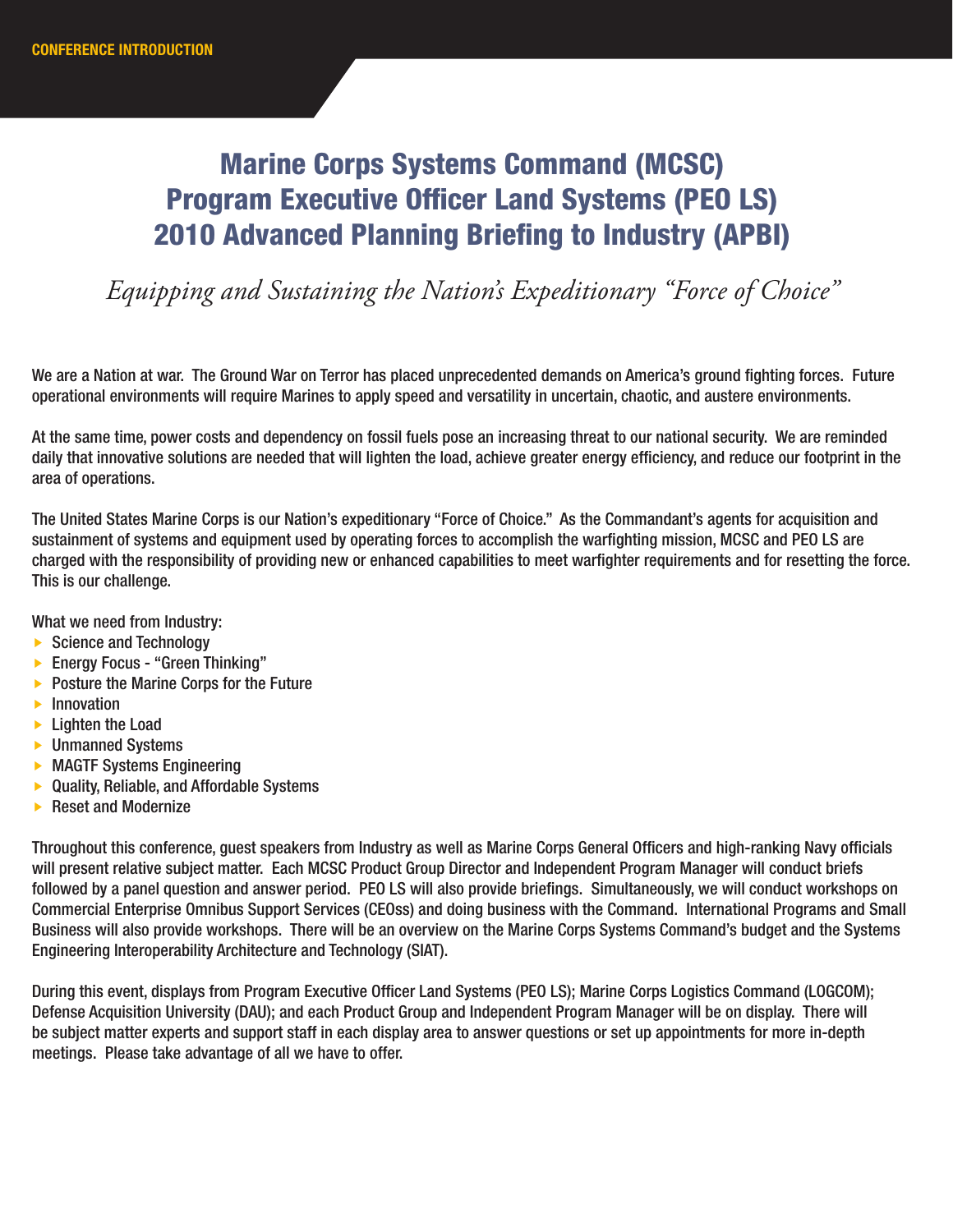## STATIC DISPLAYS/INFORMATION BOOTHS

#### **ALL DAY/BOTH DAYS**

Marine Corps Systems Command's (MCSC) Product Groups and Independent Program Managers; Program Executive Officer Land Systems (PEO LS); Systems Engineering, Interoperability, Architecture, and Technology (SIAT); Marine Corps Logistics Command (LOGCOM); and Defense Acquisition University (DAU) will all have displays. There will also be a display on the "USMC Power & Energy Needs." Business Managers or Operations Officers will be manning the booths, ready to answer your questions or make appointments for in-depth meetings. Corporate Communications Directorate personnel will be giving out MCSC Command folders at the conference registration desk.

#### WORKSHOPS

There will be three sessions offered of each Workshop: Tuesday at 9:00am and 1:30pm, and Wednesday at 9:00am. Space is limited to 25 attendees per session. Sign-ups will be accepted at the Registration Desk on a first come, first served basis.

#### **COMMERCIAL ENTERPRISE OMNIBUS SUPPORT SERVICES**

- *Ms. Patricia Mitchell, Director, ACSS, Marine Corps Systems Command*
- *Ms. Vicki Whiteman, Lead Contracting Officer, CEOss, Marine Corps Systems Command*

The MCSC Acquisition Center for Support Services (ACSS) will provide am and pm workshops both days of the event for those firms interested in providing technical services in support of Command Product Groups. Workshops are focused on providing an overview of the Command's highly successful Commercial Enterprise Omnibus Support Services (CEOss) business model and discussing the annual "open season" for new contractors. The CEOss business model supports the Command's entire 1300-member constituency, as well as other Marine Corps offices, with a complement of 29 prime vendors' teams and a total participating base of over 200 firms. All tasks are executed through their enterprise business portal which provides for awards in under 20 days. Annually, CEOss generates in excess of 120 competitive task orders yielding ~\$200M in business opportunities for participating firms. The workshop will be conducted by Ms. Patricia Mitchell, ACSS Director, who will discuss how to become a successful CEOss participant in both prime and subcontractor roles. Workshop sessions are intended as open dialogue and participation is limited to 25 attendees per session over the course of the event. Additional information on the CEOss business model can be found at: http://www.marcorsyscom.usmc.mil/sites/acss/default.asp.

#### **DOING BUSINESS WITH THE MARINE CORPS SYSTEMS COMMAND**

*Ms. Beverly Hobbs, Lead Contracting Officer, Business Operations, Marine Corps Systems Command*

Many vendors find it challenging to navigate though government agencies to find the right point of contact and accurate information to lead them to that successful contract. This workshop will provide a step-by-step approach for marketing your business to the Marine Corps Systems Command (MCSC).

Are you wondering where to go to find out about MCSC contracting opportunities? Do you have an unsolicited proposal but are not sure how to get it to the right person? Are you interested in Small Business Innovative Research Opportunities? Are you confused about what Product Groups procure certain items? After attending this workshop, you will walk away with valuable websites, points of contacts and tips on preparing a successful offer. Ms. Beverly Hobbs, MCSC Lead Contracting Officer, will provide you with strategies to doing business with the Marine Corps Systems Command.

#### **SMALL BUSINESS**

*Mr. David Dawson, Associate Director, Small Business Programs, Marine Corps Systems Command*

In today's acquisition environment, it is essential for small businesses to obtain current information about the products and services needed to support our warfighters. During the APBI, you will have an opportunity to network with representatives from the Product Groups and Independent Program Managers to learn about their requirements and to share information about your company, products and services that you can offer each of the Program Management Divisions. During the APBI, you will hear about the latest trends, technology and best practices that affect your business day to day. At Marine Corps Systems Command, we are always looking to improve and expand our relationships with the small business community. The success of the MCSC Small Business Programs Office will only continue to grow when government and small businesses work together. Mr. David Dawson, Associate Director for Small Business Programs, will present information during the workshops that will assist you in marketing your company to the Marine Corps Systems Command, as well as all other Government Agencies.

#### **THE INTERNATIONAL PROGRAM DIRECTORATE**

*Ms. Shawn Prablek, International Cooperative Programs Team Lead, Marine Corps Systems Command*

The International Program Directorate will provide morning and afternoon informational sessions during both days of the event for audiences interested in the topics of Foreign Comparative Testing (FCT) and the Defense Acquisition Challenge (DAC) Program. The mission of FCT is to test the Non-Developmental Items (NDI) of our allies and friends in order to satisfy valid defense requirements more quickly and economically, avoiding research and development costs, lowering procurement costs, reducing risk for major acquisition programs, and accelerating the fielding of equipment critical to the readiness and safety of U.S. operating forces. FCT has served as a catalyst for industry teaming arrangements which have been productive for both U.S. and foreign industries in an increasingly global market. The mission of the DAC Program is to provide increased opportunities for the introduction of commercial, cost-saving, NDI technologies, processes, or products into existing DoD acquisition programs. Agenda topics will include an overview of both programs, program objectives, required criteria, requirements for participation, and processes, followed by a question and answer session.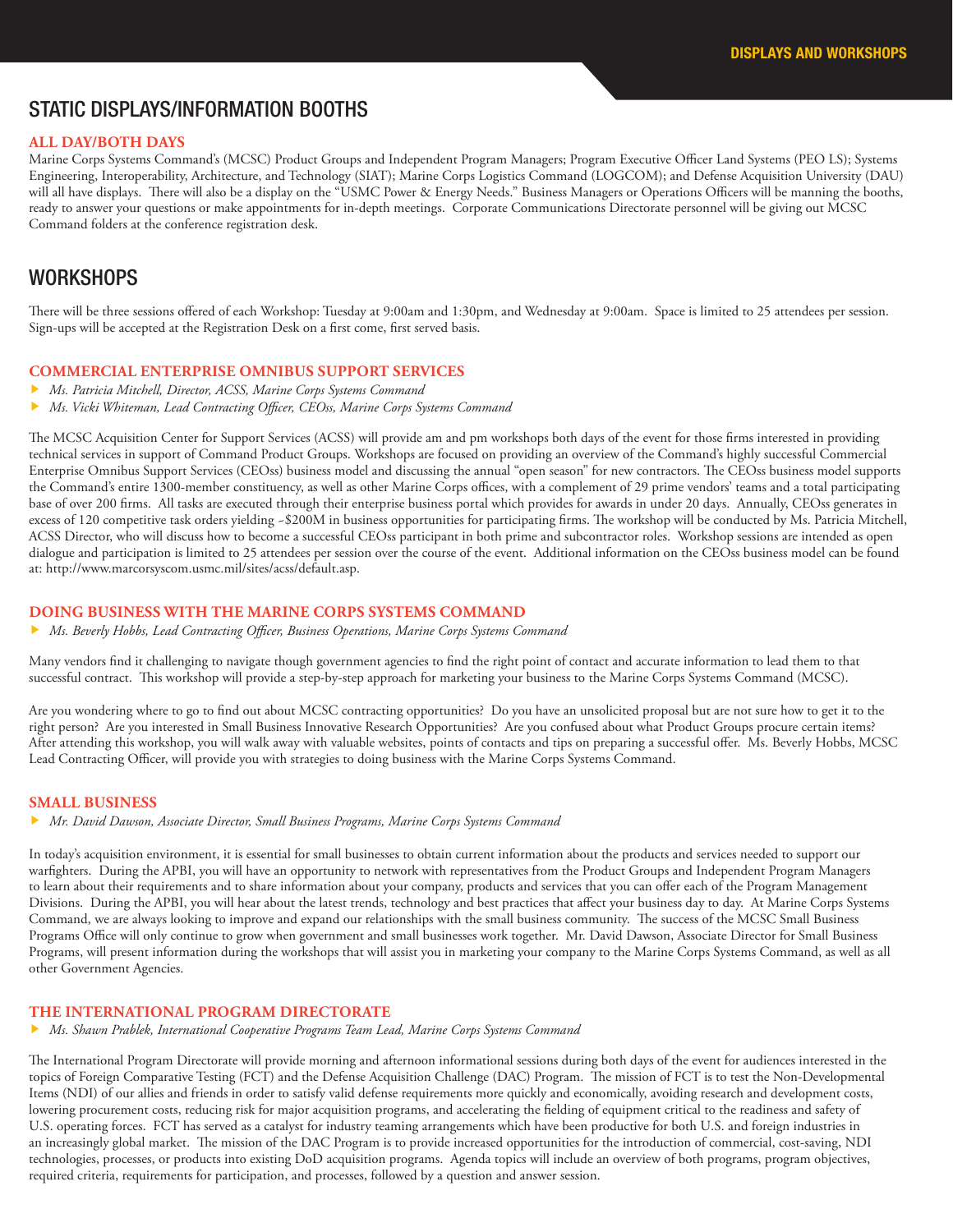#### DISPLAYS

| <b>PG 09</b>  | Mr. Lindo Bradley         |
|---------------|---------------------------|
| PG 10         | Ms. Karen Davis           |
| <b>PG 11</b>  | Col Pete Reddy, USMC      |
| <b>PG 12</b>  | Mr. Jim Westerholm        |
| PG 13         | Col Andrew Bianca, USMC   |
| PG 14         | Mr. John Garner           |
| PG 15/MRAP    | Col Michael Micucci, USMC |
| PG 16         | Col Joseph Shrader, USMC  |
| <b>PEOLS</b>  | Mr. William Taylor        |
| <b>SIAT</b>   | Mr. Dave Ungar            |
| <b>TRASYS</b> | Col David Smith, USMC     |
| <b>RS</b>     | Mr. Lindy Kirkland        |
| DAU           | Mr. Robert Rea            |
| CP&C/SIAT     | Mr. Matthew Koch          |
| LOGCOM        | Mr. Anthony Hawkins       |

#### **WORKSHOPS**

There will be three sessions offered of each Workshop in Laurel Rooms A-D:

- Tuesday at 9:00am and 1:30pm
- Wednesday at 9:00am

Space is limited to 25 attendees per session. Sign-ups will be accepted at the Registration Desk on a first come, first served basis.

Topics include:

 Commercial Enterprise Omnibus Support Services

 Doing Business with the Marine Corps Systems Command

Small Business

The International Program Directorate

# MONDAY, APRIL 5, 2010

| $12:00 \text{pm} - 5:00 \text{pm}$ | <b>Registration Open</b> |
|------------------------------------|--------------------------|
| $12:00 \text{pm} - 5:00 \text{pm}$ | <b>Display Move-in</b>   |

# TUESDAY, APRIL 6, 2010

| 7:00am - 7:15pm   | Registration Open; Displays Open                                                                                                                                                                                                                                                                                   |
|-------------------|--------------------------------------------------------------------------------------------------------------------------------------------------------------------------------------------------------------------------------------------------------------------------------------------------------------------|
| 7:00am - 7:30am   | <b>Continental Breakfast</b>                                                                                                                                                                                                                                                                                       |
| 7:30am - 7:40am   | <b>Welcome and Opening Remarks</b><br>Major General Barry D. Bates, USA (Ret), Vice President, Operations,<br>NDIA                                                                                                                                                                                                 |
| 7:40am - 8:10am   | MCSC Overview, In-sourcing, Power and Energy, Budget<br>Brigadier General Michael M. Brogan, USMC, Commander, Marine<br>▶<br>Corps Systems Command                                                                                                                                                                 |
| $8:10am - 8:40am$ | <b>Changes in the Requirements Command</b><br>> Lieutenant General George J. Flynn, USMC, Commanding General,<br>Marine Corps Combat Development Command                                                                                                                                                           |
| 8:40am - 9:45am   | PEO Land Systems Overview<br>Mr. William E. Taylor, Program Executive Officer, PEO Land Systems,<br>U.S. Marine Corps                                                                                                                                                                                              |
|                   | <b>G/ATOR</b><br>LW 155<br><b>MTVR</b><br><b>MPC</b><br>JLTV<br><b>EFV</b><br><b>LVSR</b><br>CAC <sub>2</sub> S                                                                                                                                                                                                    |
| $9:45am - 9:55am$ | <b>Panel Questions and Answers</b>                                                                                                                                                                                                                                                                                 |
| 9:55am - 10:10am  | <b>Networking Break</b>                                                                                                                                                                                                                                                                                            |
| 10:10am - 10:40am | Command Overview, Technology Needs and Doing Business with USMC<br>• Mr. James Smerchansky, Deputy Commander, Systems Engineering<br>Interoperability, Architectures and Technology, Marine Corps Systems<br>Command                                                                                               |
| 10:40am - 10:55am | <b>Networking Break</b>                                                                                                                                                                                                                                                                                            |
| 10:55am - 11:15am | <b>Combat Equipment &amp; Support Systems Product Group (CESS)</b><br>Introduction:<br>Colonel Joseph Shrader, USMC, Product Group Director, PG 16<br><b>PM Infantry Combat Equipment</b><br><b>PM Combat Support Equipment</b><br>PM Test, Measurement and Diagnostics Equipment<br><b>PM Autonomic Logistics</b> |
| 11:15am - 11:25am | <b>Panel Questions and Answers</b>                                                                                                                                                                                                                                                                                 |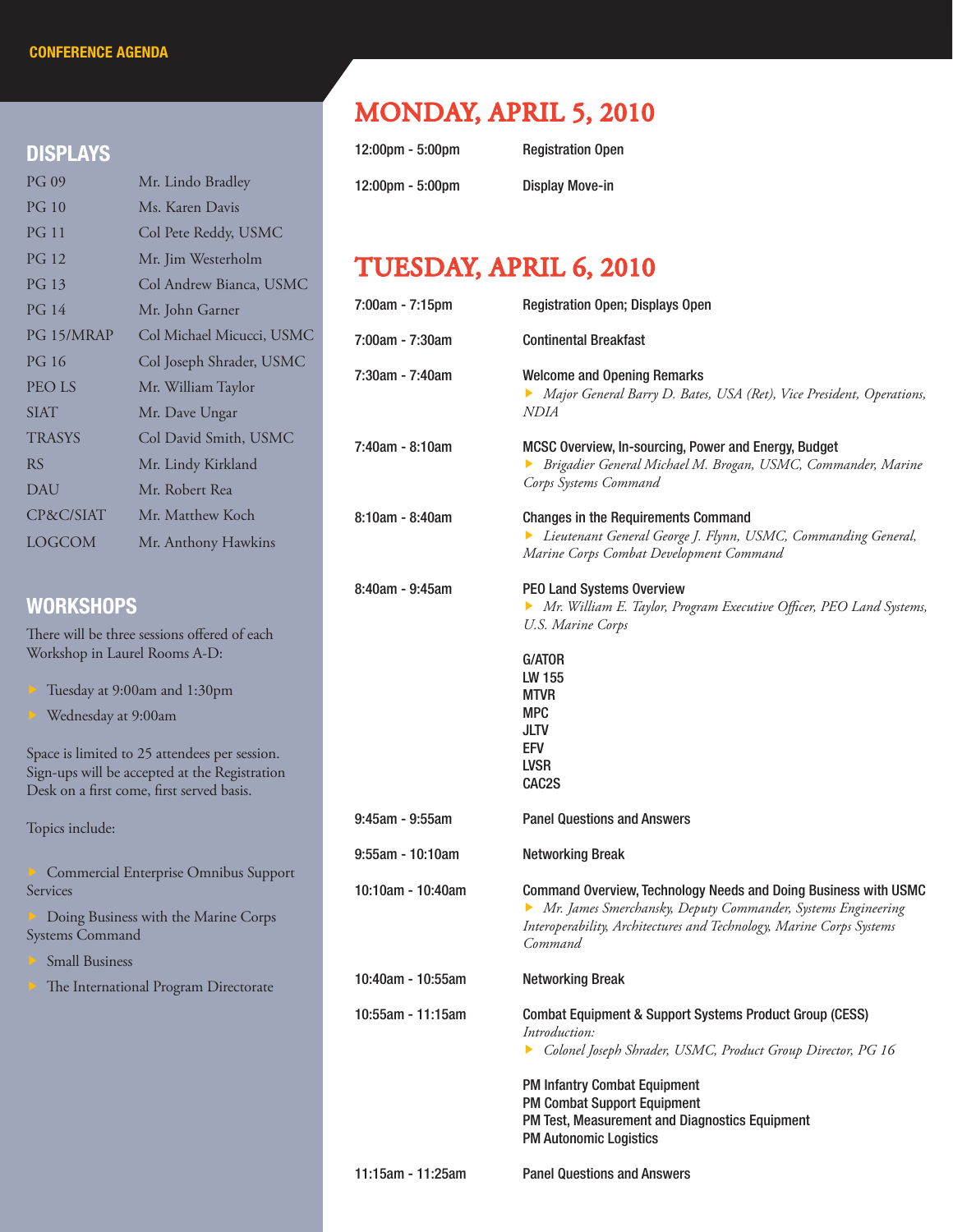| 11:25am - 11:45am     | Ground Transportation & Engineer Systems Product Group (GTES)<br>Introduction:<br>Colonel Michael Micucci, USMC, Product Group Director, PG 15<br><b>PM Engineer Systems</b><br><b>PM Expeditionary Power Systems</b><br><b>PM Motor Transport</b>                                                                                                 | <b>LOCATION</b><br><b>Baltimore Marriott Waterfront</b><br>700 Aliceanna Street<br>Baltimore, MD 21202                                                  |
|-----------------------|----------------------------------------------------------------------------------------------------------------------------------------------------------------------------------------------------------------------------------------------------------------------------------------------------------------------------------------------------|---------------------------------------------------------------------------------------------------------------------------------------------------------|
| 11:45am - 11:55am     | <b>Panel Questions and Answers</b>                                                                                                                                                                                                                                                                                                                 | $(410)$ 385-3000                                                                                                                                        |
| 11:55am - 1:25pm      | <b>Buffet Luncheon</b>                                                                                                                                                                                                                                                                                                                             |                                                                                                                                                         |
| 1:25pm - 1:40pm       | Energy Systems, Systems Engineering, Interoperability, Architectures and<br><b>Technology (SIAT)</b><br>Mr. David J. Karcher, Director, Energy Systems, Systems Engineering<br>Interoperability, Architectures and Technology, Marine Corps Systems<br>Command                                                                                     | <b>ATTIRE</b><br>Appropriate dress for the conference is<br>business coat & tie for civilians and Class A<br>uniform or uniform of the day for military |
| 1:40pm - 2:00pm       | Armor & Fire Support Systems Product Group (AFSS)<br>Introduction:<br>Mr. John Garner, Product Group Director, PG 14                                                                                                                                                                                                                               | personnel.                                                                                                                                              |
|                       | PM Assault Amphibious Vehicle Systems<br><b>PM Fire Support Systems</b><br><b>PM Tank Systems</b>                                                                                                                                                                                                                                                  | <b>ID BADGES</b><br>During conference registration and                                                                                                  |
| 2:00pm - 2:10pm       | <b>Panel Questions and Answers</b>                                                                                                                                                                                                                                                                                                                 | check-in, each attendee will be issued an<br>identification badge. Please be prepared to                                                                |
| 2:10pm - 2:30pm       | Infantry Weapons Systems Product Group (IWS)<br>Introduction:<br>Colonel Andrew Bianca, USMC, Product Group Director, PG 13                                                                                                                                                                                                                        | present a valid picture ID. Badges must be<br>worn at all conference functions.                                                                         |
|                       | <b>PM Anti-Armor Systems</b><br><b>PM Infantry Weapons</b><br>PM Marine Expeditionary Rifle Squad<br>PM Optics and Non-Lethal Systems<br>PM Recon & Amphibious Raids                                                                                                                                                                               |                                                                                                                                                         |
| $2:30$ pm - $2:40$ pm | <b>Panel Questions and Answers</b>                                                                                                                                                                                                                                                                                                                 |                                                                                                                                                         |
| $2:40$ pm - $3:00$ pm | Communications, Intelligence and Networking Systems (CINS)<br>Introduction:<br>Mr. Jim Westerholm, Product Group Director, PG 12<br>PM Networking and SATCOM Systems<br>PM Intelligence Systems<br>PM Counter RCEID Electronic Warfare (CREW)<br><b>PM Tactical Communication Systems</b><br>PM Intelligence Data Fusion and Dissemination Systems |                                                                                                                                                         |
| $3:00$ pm - $3:10$ pm | <b>Panel Questions and Answers</b>                                                                                                                                                                                                                                                                                                                 |                                                                                                                                                         |
| 3:10pm - 3:25pm       | <b>Networking Break</b>                                                                                                                                                                                                                                                                                                                            |                                                                                                                                                         |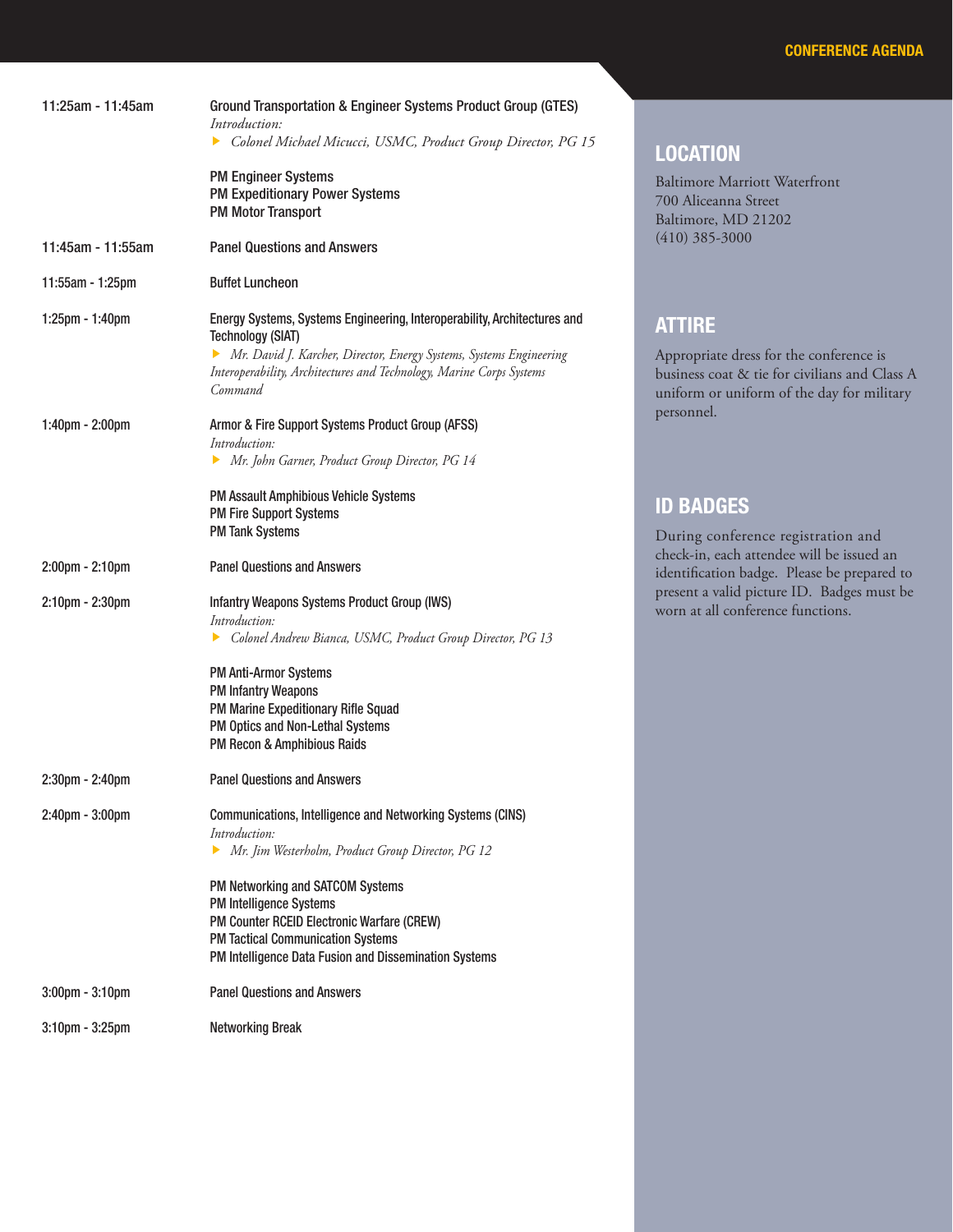## PROCEEDINGS

Proceedings will be available on the web through the Defense Technical Information Center (DTIC) two weeks after the conference. All registered attendees will receive an email notification once the proceedings are available.

### SPEAKER DONATION

In lieu of Speaker gifts, a donation has been made to USMC Wounded Warrior Regiment.

#### **SURVEY**

A survey will be e-mailed to you after the event. NDIA would greatly appreciate your time in completing the survey to help make our event even more successful in the future.

## **CONTACT**

Ms. Meredith Geary, CMP Associate Director, NDIA (703) 247-9476 mgeary@ndia.org

| $3:25$ pm - $3:45$ pm | MAGTF C2 Weapons & Sensors Development & Integration (MC2I)<br>Introduction:<br>Colonel Peter Reddy, USMC, Product Group Director, PG 11                                                                 |
|-----------------------|----------------------------------------------------------------------------------------------------------------------------------------------------------------------------------------------------------|
|                       | PM MAGTF Command and Control Systems<br>PM MC2I Systems Integration Team<br><b>PM Radar Systems</b><br>PM Air Defense Weapons Systems/Unmanned Systems                                                   |
| $3:45$ pm - $3:55$ pm | <b>Panel Questions and Answers</b>                                                                                                                                                                       |
| 3:55pm - 4:15pm       | Information Systems & Infrastructure (ISI)<br>Introduction:<br>Ms. Karen Davis, Product Group Director, PG 10                                                                                            |
|                       | PM Marine Corps Network & Infrastructure Services<br><b>PM Common Computing Resources</b><br>PM Total Force Information Technology Systems<br>PM Marine Corps Enterprise Information Technology Services |
| $4:15$ pm - $4:25$ pm | <b>Panel Questions and Answers</b>                                                                                                                                                                       |
| $4:25$ pm - $4:45$ pm | <b>Operational Forces Systems (OFS)</b><br>Introduction:<br>• Mr. Lindo Bradley, Product Group Director, PG 09                                                                                           |
|                       | <b>C4 Systems</b><br><b>PM Ground Combat Systems</b>                                                                                                                                                     |
| $4:45$ pm - $4:55$ pm | <b>Panel Questions and Answers</b>                                                                                                                                                                       |
| $4:55$ pm - $5:10$ pm | PM Mine Resistant Ambush Protected Vehicles (MRAP)<br>Mr. Andrew Rodgers, Deputy Product Manager for M-ATV                                                                                               |
| 5:10pm - 5:20pm       | <b>Questions and Answers</b>                                                                                                                                                                             |
| $5:20$ pm - $5:35$ pm | <b>PM Training Systems (TRASYS)</b><br>Colonel David Smith, USMC, Program Manager                                                                                                                        |
| $5:35$ pm - $5:45$ pm | <b>Questions and Answers</b>                                                                                                                                                                             |
| 5:45pm - 7:15pm       | <b>Networking Reception</b>                                                                                                                                                                              |

# WEDNESDAY, APRIL 7, 2010

| 7:00am - 12:35pm | <b>Registration Open; Displays Open</b>                                                                                                                |
|------------------|--------------------------------------------------------------------------------------------------------------------------------------------------------|
| 7:00am - 7:30am  | <b>Continental Breakfast</b>                                                                                                                           |
| 7:30am - 7:35am  | <b>Welcome and Opening Remarks</b><br>Major General Barry D. Bates, USA (Ret), Vice President,<br>Operations, NDIA                                     |
| 7:35am - 8:05am  | Keynote Speaker - Navy: Expeditionary Warfare<br>• Mr. Brian Detter, Deputy Assistant Secretary of the Navy (Research,<br>Development and Acquisition) |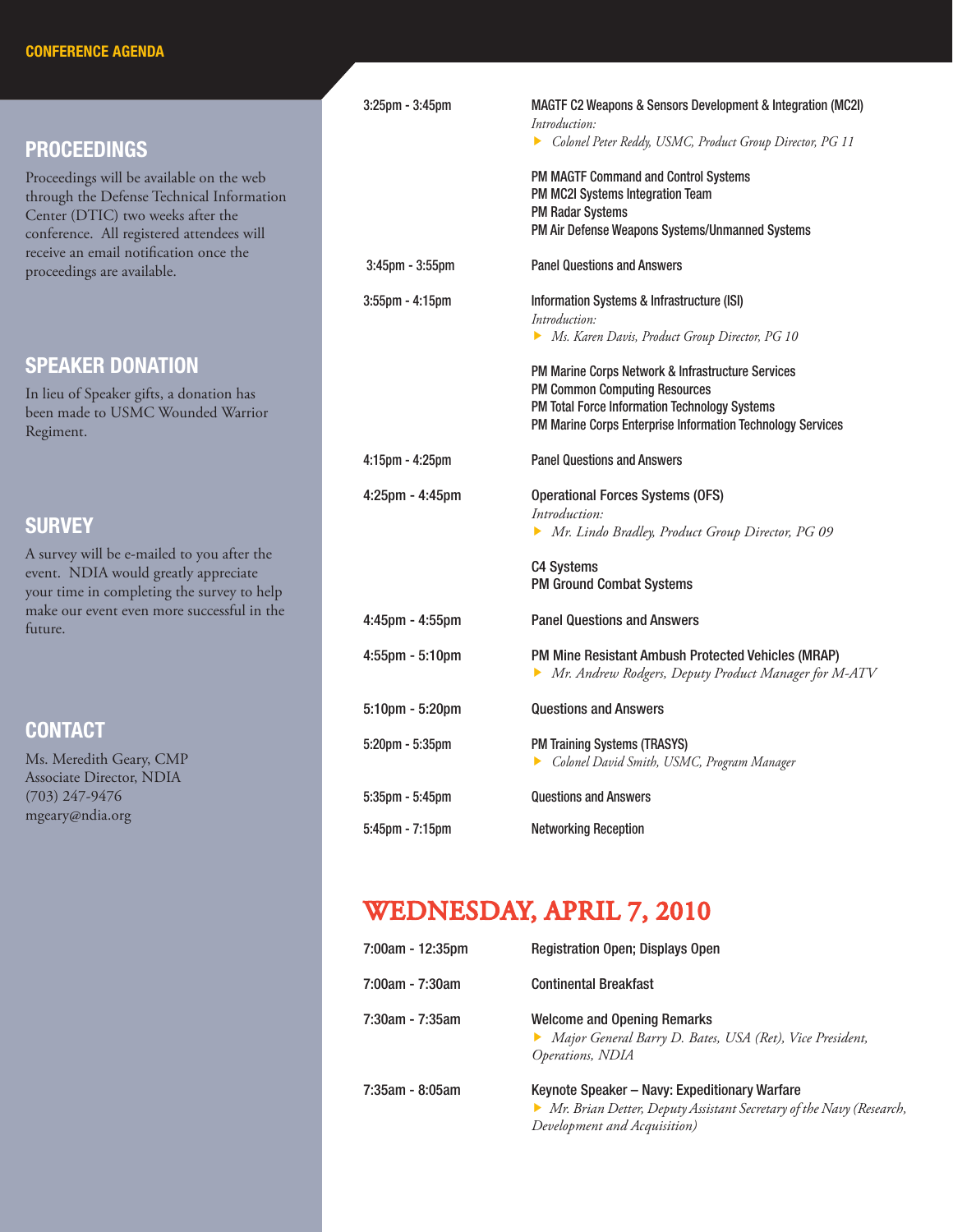| 8:05am - 8:35am       | Keynote Speaker - Marine Corps: Needs & Resources<br>Lieutenant General Duane D. Thiessen, USMC, Deputy<br>Commandant for Programs and Resources, HQ Marine Corps               |
|-----------------------|---------------------------------------------------------------------------------------------------------------------------------------------------------------------------------|
| 8:35am - 9:05am       | <b>USMC EX FOB, Power and Energy</b><br>Mr. Jim Lasswell, Technical Director, Marine Corps Warfighting<br>Lab                                                                   |
| $9:05$ am - $9:35$ am | Speaker<br>Mr. George W. Solhan, Deputy Chief of Naval Research for<br>Expeditionary Maneuver Warfare and Combating Terrorism;<br>Director, Marine Corps Science and Technology |
| $9:35am - 9:50am$     | <b>PM Global Combat Support Systems (GCSS)</b><br>Mr. Dan Corbin, Program Manager                                                                                               |
| $9:50$ am - 10:00am   | <b>Questions and Answers</b>                                                                                                                                                    |
| 10:00am - 10:15am     | <b>Networking Break</b>                                                                                                                                                         |
| 10:15am - 10:30am     | PM Light Armored Vehicle (LAV)<br>Dr. Robert Lusardi, Deputy Program Manager                                                                                                    |
| 10:30am - 10:40am     | <b>Questions and Answers</b>                                                                                                                                                    |
| 10:40am - 10:55am     | <b>PM Robotic Systems (RS)</b><br>Mr. Jeffrey Jaczkowski, Deputy Program Manager, Robotics                                                                                      |
| 10:55am - 11:05am     | <b>Questions and Answers</b>                                                                                                                                                    |
| 11:05am - 12:35pm     | <b>Buffet Luncheon</b>                                                                                                                                                          |
| 12:35pm               | <b>Closing Remarks and Conference Adjourned</b>                                                                                                                                 |

#### NDIA EVENTS

Thank you for joining us for this year's APBI! We hope to see you at a future NDIA event.

Please visit the NDIA website for a complete listing of the events we offer.

## ADVERTISING

Advertise in *National Defense* magazine and increase your organization's exposure. *National Defense* will be distributed to attendees of this event, as well as other NDIA events. For more information, please contact Dino Pignotti, NDIA, at (703) 247-2541 or dpignotti@ndia.org.